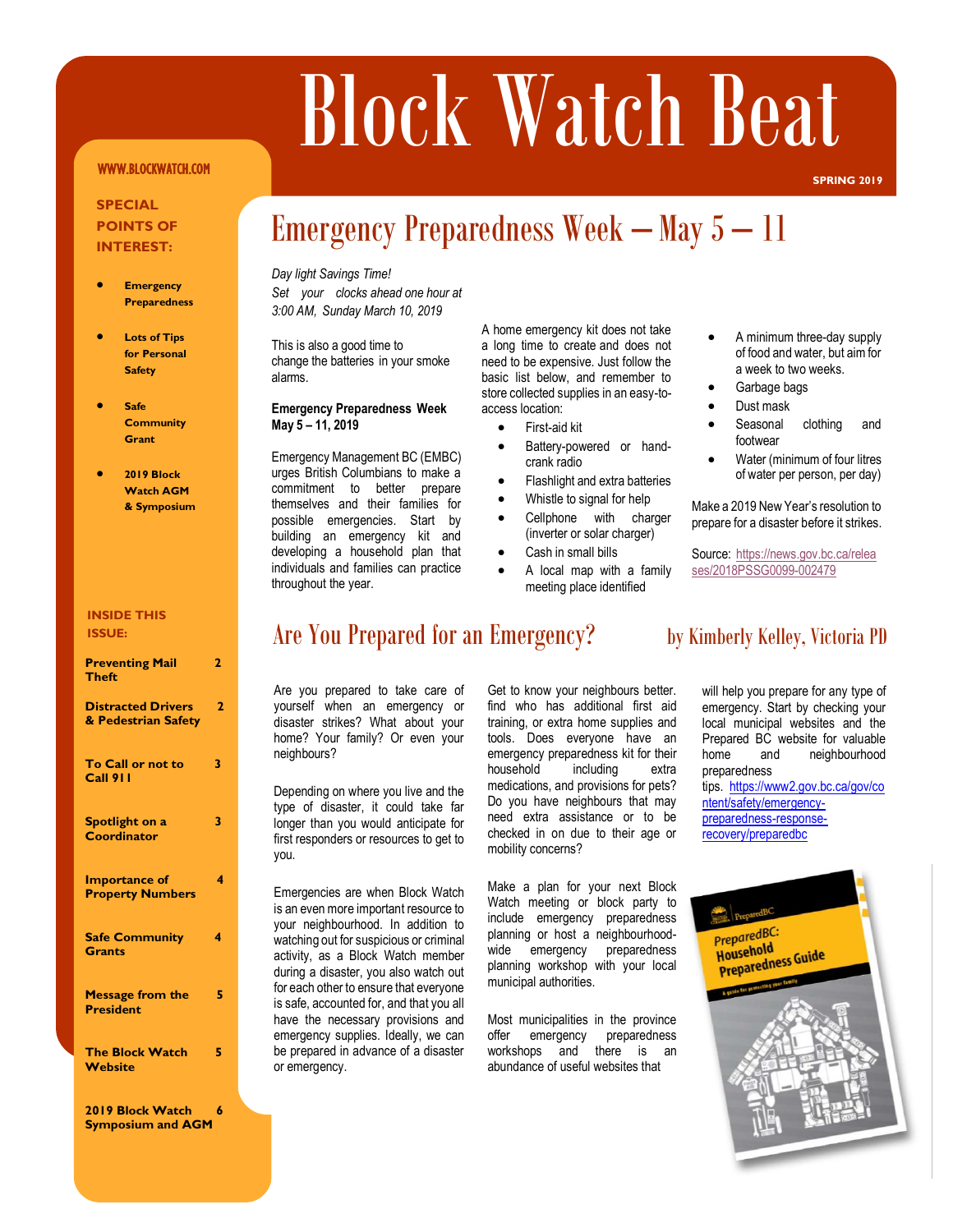

# **Distracted Drivers**

### by Christina Kirby

#### **Tips for safe cellphone use**

- No call, text or email is so important it's worth risking your life or the lives of others. Let calls go to voicemail and ignore your text messages while driving.
- Turn it off and put it out of sight or turn on airplane mode to avoid the temptation to check your phone.
- Assign a "designated texter". Ask your passengers to make or receive calls and texts for you.
- Pull over to make or receive a call when it's safe to do so. For longer journeys, look for signs at highway rest areas, some of which now provide Wi-Fi.

### #EyesFwdBC

## Preventing Mail Theft  $=$  Avoid Risk of Identify Fraud

### **Make it a habit**

- Pick up your mail daily
- Always check the physical condition of your mailbox for any signs of pry marks or gaps between the door and the frame. If you notice any damage, contact Canada Post's general line at 1-800- 267-1177 and it will initiate Canada Post security response. Additionally, advise your local police nonemergency and your building manager as appropriate.

### **Electronic or paper?**

Choose electronic mail over paper copies whenever possible, especially for mail containing sensitive personal information.

#### **Moving or going on vacation?**

- File a change of address with Canada Post as soon as possible if you move.
- Contact Canada Post to hold your mail or have a trusted family member/friend retrieve your mail for you if you go on

vacation. Don't leave it sitting in your mailbox.

#### **Building Security**

by Eling Lau, Burnaby RCMP Block Watch

Follow the "No Key No Entry" building policy, everyone should have their own fob key. Don't let anyone you don't know into your building.

# Pedestrian Safety<br>Pedestrian Safety by Cst. Romi Mattu, Vancouver PD When pedestrians get hurt, nobody wins. Insurance Corporation of BC

*Trying to catch the bus and jaywalking…? Late for work with no time to wait….? Sending off 'one more text' while walking and not paying attention…?* THESE ACTIONS COULD COST YOU YOUR LIFE

On average, 2,300 pedestrians are injured in crashes every year in B.C. The top 3 contributing risk factors are: driver distraction, weather and driver failure to YEILD right-of-way. Pedestrians need to do their part to keep safe. Make these safety tips a habit and help save lives, including your own:

- Make eye contact with approaching drivers and cyclists. Never assume the driver has seen you
- Obey the traffic signals only enter the intersection if the pedestrian signal is being displayed
- Look left and right before stepping off the curb
- Be careful at intersections and watch for drivers turning left or right through the crosswalk. Drivers may be focused on oncoming traffic and not see you.
- Don't jaywalk
- PAY ATTENTION. Remove your headphones and take a break from your phone while crossing the road.
- Be as reflective as possible to make it easier for drivers to see you in wet weather, at dusk and at night.

Remember, no matter how busy you are, or how late you are…EVERYONE needs to take the time to be aware of what's happening around them because no one has time for an ACCIDENT.

Share this with someone you care about!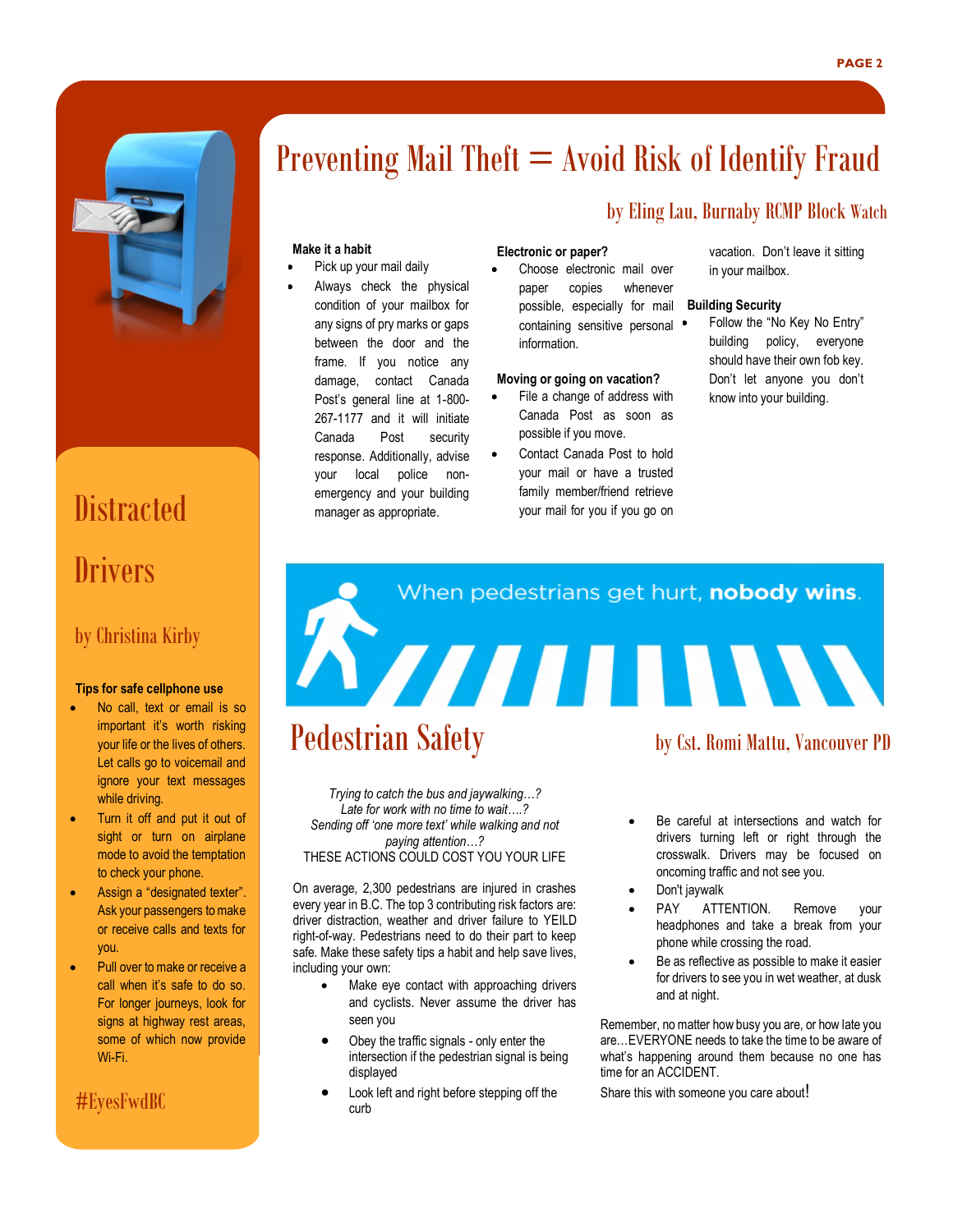## To Call or Not to Call 9-1-1 by Regan Borisenko, Vernon

"With the continued thefts from vehicles and B&E's I'm re-visiting what to do when confronted with the decision of 'to call or not to call' the Police. Please report suspicious activities and don't assume someone else has called the police."

#### Reporting a crime:

Should you arrive home and discover a burglary in progress (the suspect is still there or you observed him departing) or windows or doors tampered with... DO NOT ENTER OR CALL OUT! Use your cell or go to a neighbour and call 9-1-1.

Reporting a suspicious person or vehicle: Don't hesitate to call immediately. It is of little use to the police if you call 5 minutes or so after a person has left your area. Inform the operator that you are a member of a Block Watch. Be able to tell them what they were doing that you felt was suspicious. It is most important to at least make a note of vehicle licenses and a description, even if you don't call. Also, they will need a fairly accurate description, including clothing. Use the form in your Block Watch Participants Manual. Be able to state where the suspect(s) were last seen and if any vehicles appear to be involved. It may seem that it takes police some time to respond but that is only because they do patrols of the area as they are approaching the scene.

### Reporting suspicious activities:

What is a Suspicious Activity? How do I know something is Suspicious? What should I do? Usually we can trust our instincts - if something doesn´t feel right or look right - It probably isn´t. What to do? Call the police; DO NOT intervene or attempt to act in the capacity of a police officer, as the culprits may be dangerous. Record as much detail as possible regarding the suspicious person and any vehicle involved and provide this information when calling the police. The following list may give you some guidance recognizing suspicious activity:

- Unfamiliar persons loitering in your neighbourhood.
- **I** Slow moving vehicles that circle the block or unfamiliar parked vehicles especially if someone remains in them.

- Il Unusual noises, screams, glass breaking, barking dogs, etc.
- **Ill** Persons going from door to door (especially back doors).
- **Persons looking into or trying doors of** parked cars.

### ONE LAST REMINDER

As a member of Block Watch, call the Police, NOT your Block Watch Captain or Coordinator. Be sure to tell your Captain later though, so that they can let the Group know and contact the Community Policing Office to keep the lines of communication open. If your Block Captain advises our office of your complaints to police, we check for a pattern of frequency or location and that could be the basis for information updates.

REMEMBER.... PROMPTLY REPORT...."ANY".... SUSPICIOUS ACTIVITY, SUSPICIOUS PERSONS, SUSPICIOUS VEHICLES TO THE POLICE!!

# Spotlight on a Coordinator by Gabriel Pelletier, Surrey



### Lindsay Wiebe is a Surrey RCMP Community

Programs Coordinator. In an average day, we might see Lindsay finding locations for her Speed Watch team, scheduling a Block Watch launch party, summarizing neighbourhood concerns for her district Sergeant and conducting a home security check on a home that was vandalized.

A City of Surrey Municipal Employee, Lindsay started in the Radio Room as an RCMP Call Taker and Dispatcher, where she spent 5 years. In October 2017, she took the deep knowledge she has of police reporting and brought it to help the public in a more sustained manner by joining RCMP Community Programs. Now, she splits her time between deploying RCMP Volunteers at one of Surrey's two volunteer hubs, and coordinating the Block Watch program in the Guildford / Fleetwood area.

In addition to Lindsay's commitment to crime reduction and community enhancement, she is a psychology major and has an uncanny knack for remembering names.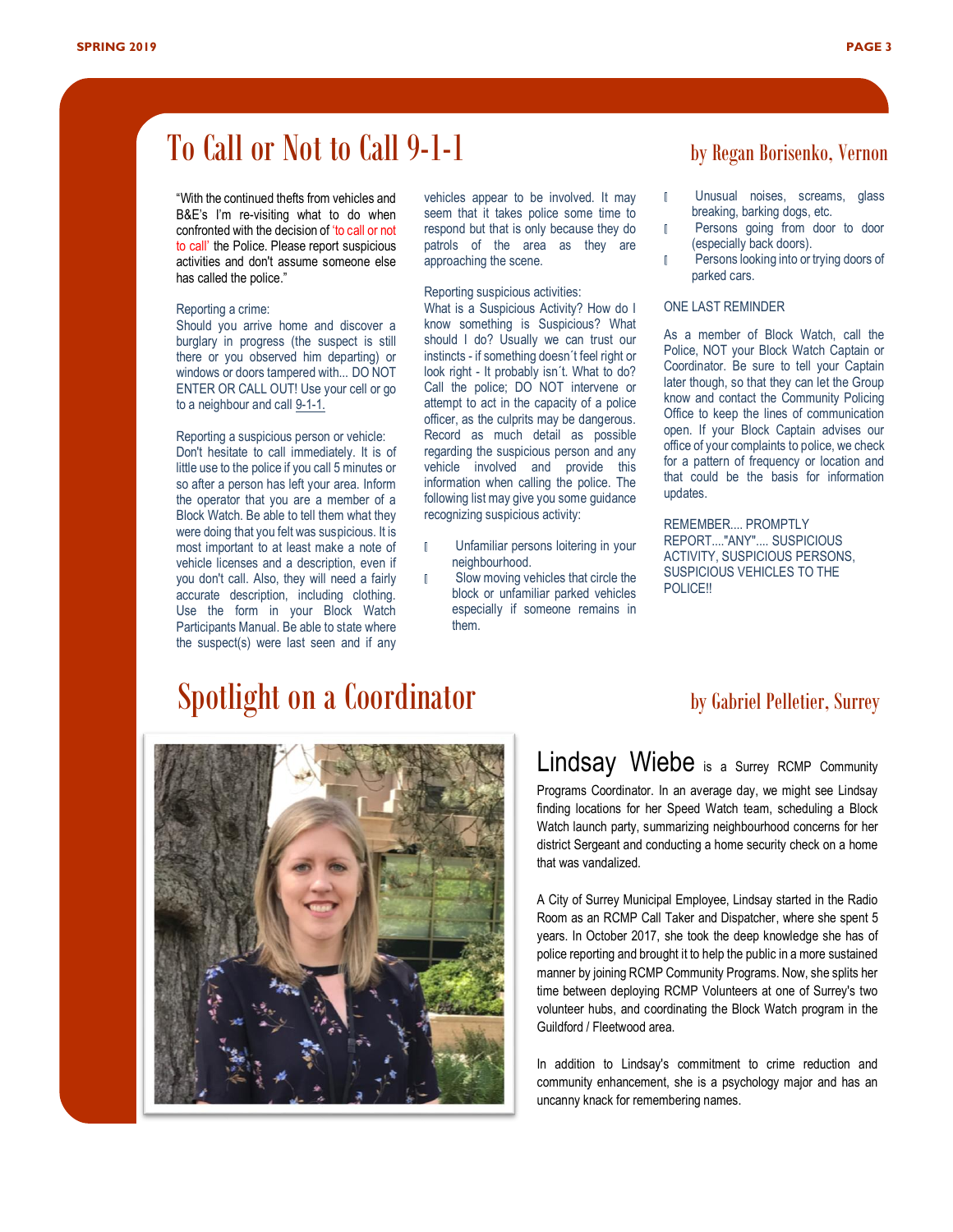## Importance of Property House Numbers

### by Roy Morgan, Regional District Central Okanagan

Here is a reminder to all our members regarding posting property house numbers.

Please display prominent property numbers on your home.

These can be displayed on your home or posted on your driveway, clearly visible.

Having correct house numbers posted is extremely important and are vitally important to Emergency personnel.

Emergency vehicles depend on these number for reference during a response especially in rural communities.

A delay and a wasting of precious minutes looking for an address number could be the difference between life and death.

Please place your house number in a way that they are most visible to approaching vehicles from both directions.

The color of the numbers should have a light and dark contrast with the background. The background being usually the color of your house.

This will make the numbers stand out so they can be viewed from the street.

Use large numbers at least 4 inches (10 cm ) high and mount them high enough so they can't be covered by snow or brush

Cut back any overhanging branches or foliage that may obscure the numbers.

Lighted numbers are even better for easy visibility at night.

Please also take advice from your local municipality or district regarding this topic as they may have a Street Address Bylaw in place.



## Safe Communities Grant by Gabriel Pelletier, Surrey

Part of the mandate of BC Block Watch Society of BC is to promote crime prevention along with positive community relationships.

Towards this end, we provide annual grants to certified Block Watch groups all across BC using Provincial funding. This year we plan to offer these grants earlier than ever in an effort to help you plan ahead for your celebration.

Check our website in the "Grants" section during the first week of April for details about the deadline and amount available.

The award is easy to qualify for: fill the application form found on the website (www.blockwatch.com) in April, including your "crime prevention component". If your group is awarded the grant, we require a small report after your event has happened that describes or illustrates your event in

words, posters and/or photographs.

Once the report has been received, your grant cheque will be mailed out to you. This is an important

piece that helps us be accountable and transparent with the public money we receive.

Best of luck to all as we look forward to spring!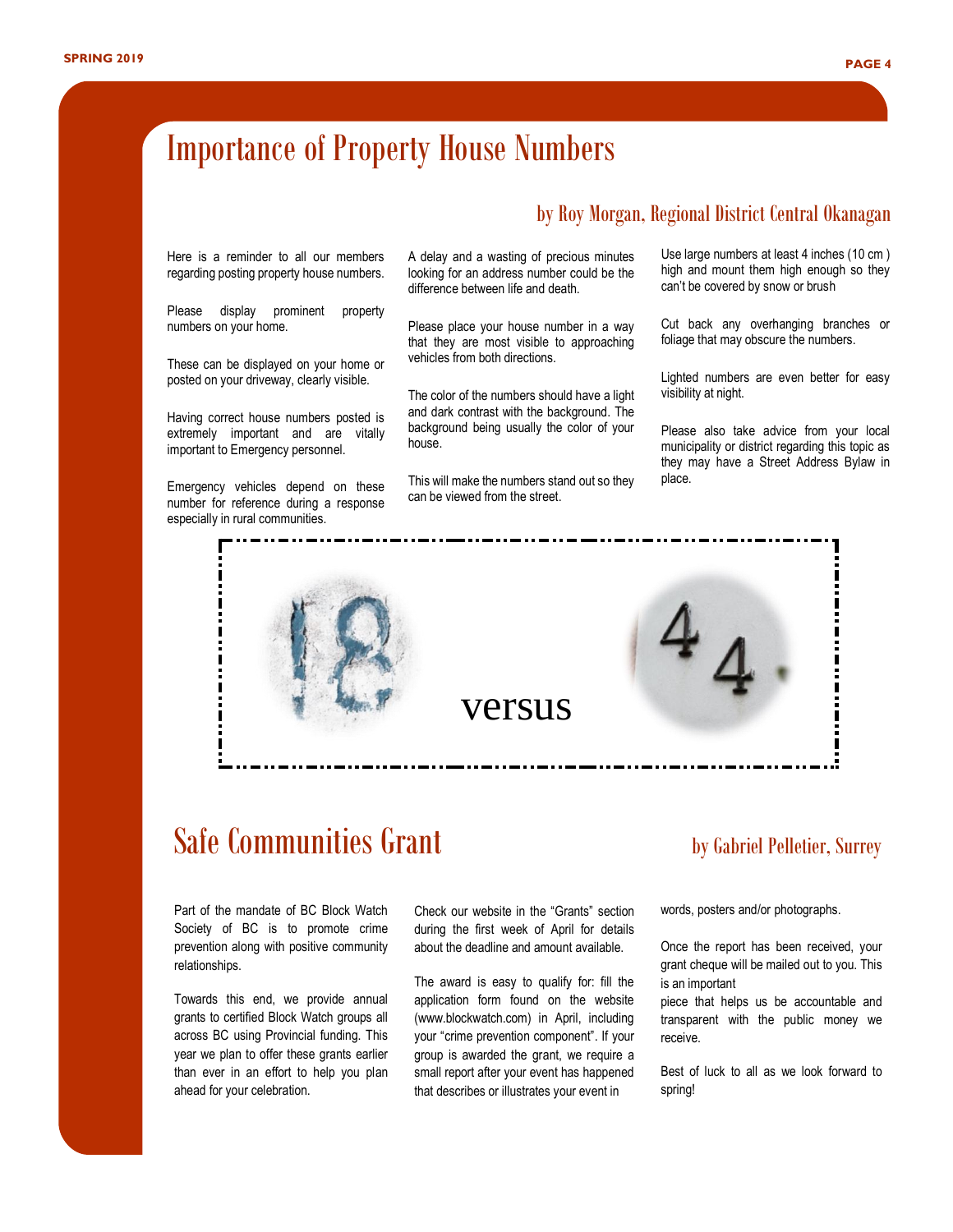## Message from the Block Watch Society President

The Block Watch Society Board of Directors is working diligently to make sure all its members receive value for their membership. In doing this we not only have obligations to you, but as well as to Ministry that provide funding for our Society.

This is a Society that is a whole of its members and in saying that I want all of you to know what we are doing and where we are going for the balance of this year.

Romi Mattu, our Vancouver Director, is working on creating PSA videos promoting the Block Watch Program as well as remote training for Coordinators to ensure we are all delivering the same message throughout the Province. She is also working with Leah Marley on our 2019 training Symposium/AGM.

Gabriel Pelletier, our Surrey Director, is constantly working on website updates and our Twitter and Facebook pages. He is also responsible for our 2019 Block Watch Grant Program.

Dawn Dickinson, our Burnaby Director, is updating our Operational manuals and working on our Society Branding.

Kimberly Kelly, our Victoria Director, is making sure our Membership is up to date and growing through technological advancements in our application process.

Roy Morgan, our Central Okanagan Director, is re-writing our Block Watch Participant manual. Let us know if you have any ideas that need to be added!

Regan Borisenko, our Vernon Director, is working to re-establish links with likeminded Corporate Partners to enhance the value of individuals being part of a Block Watch Crime Prevention Group in BC. This along with making sure we don't spend more that we have.

Our newest Director Christine Kirby from ICBC will be working on tieinns between all things relating to people, vehicles, crashes, causes and prevention.

Another relatively new aspect brought to you by the Block Watch Society will be our partnership with Disaster Emergency Preparedness. We are working on making sure our participants are educated on all aspects of not being a victim by being prepared.

If you have the time and believe you can make a difference, we would love to have to contact our office and let them know you would be willing to stand for a 2 year Directors position for the 2019/2020 year.

Regan J Borisenko President – Block Watch Society of British Columbia

### **The Block Watch Website** by Gabriel Pelletier, Surrey

One of the tools that Block Watch uses to support its memberships is the Block Watch Website. The BC Block Watch website exists to link Block Watch Coordinators with resources that help sustain their programs, and information for the general public that shows the importance of Block Watch and crime prevention in general.

If you are part of the Block Watch family, help us with our website today. What would you like to see? Do you have a correction to make about your city's Block Watch contact information? Are you unable to access the

"members only" section? Drop us a line so we can better serve you. Although we are not a team of website developers, we will take your suggestions to heart.

While we are looking to redesign the website in the near future, we continue to add new resources and updates. The latest members only update is the capability to download the Block Watch educational videos we unveiled at our symposium last October.

They have been available for streaming

since November, but now they can be downloaded by Block Watch Coordinators in your city to make it easier to show it in community presentations or repost on various online platforms.

Please let us know how you are making use of the videos, so that we can pass on our appreciation to everyone who helped us make them. Please contact us at [blockwatch@blockwatch.com](mailto:blockwatch@blockwatch.com) with your thoughts and suggestions.